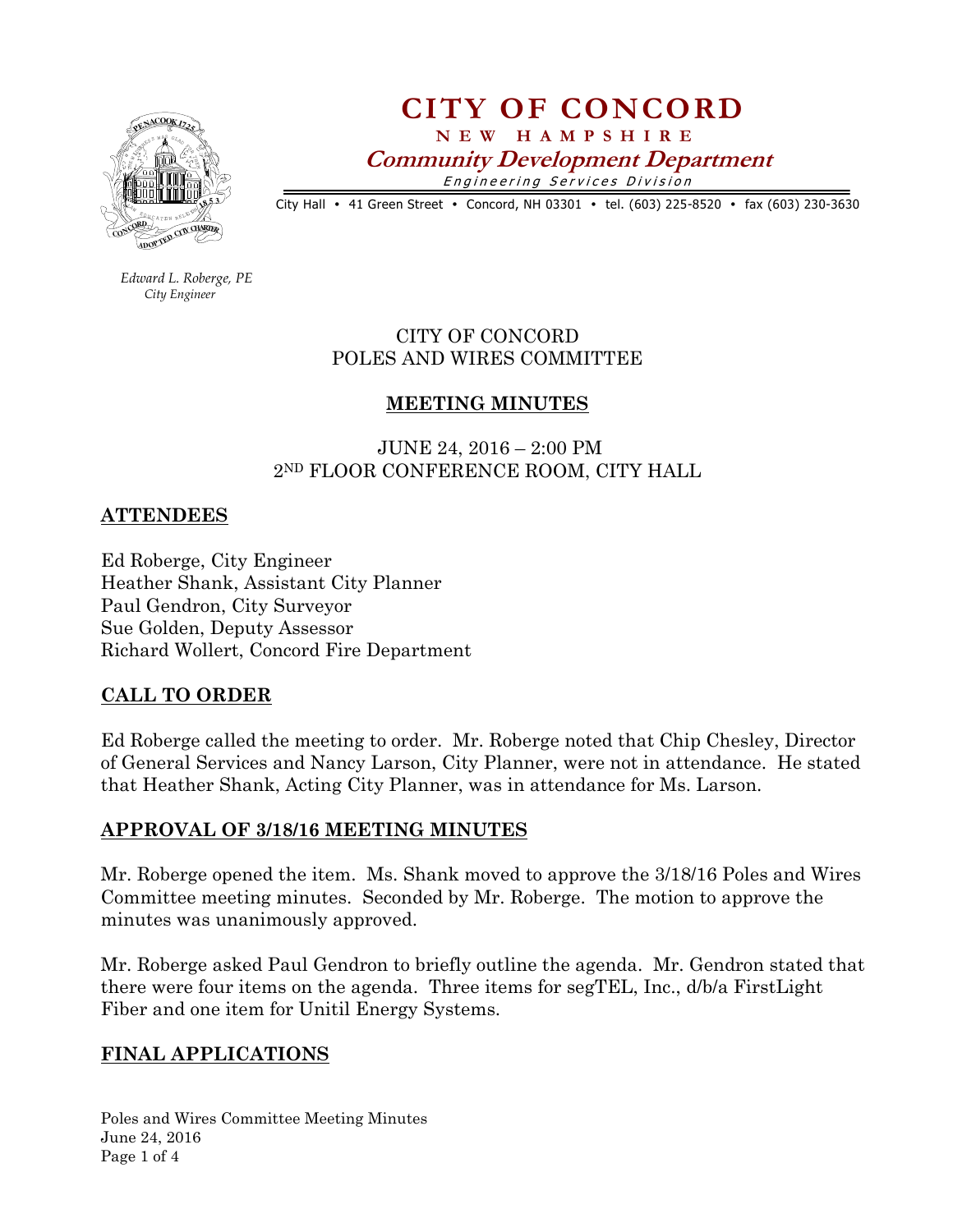### 1. segTEL, Inc., d/b/a FirstLight Fiber, Request for Licensure of fiber within a City Right-of-Way Allen Street

Mr. Gendron explained that when FirstLight Fiber recently contacted the City to license new fiber on Concord Street, South Main Street, and Theatre Street, which is known to FirstLight as application number A15, he was informed that FirstLight had already constructed application A13, Allen Street, and A14, Warren Street. Mr. Gendron informed them that they would also need to submit applications for both of them. He noted that this application for Allen Street had been reviewed by Rick Wollert and that Mr. Wollert had visited the site and has no concerns.

Mr. Gendron stated that this application is for fiber from Village Street, along several poles easterly to the driveway entrance to Merrimack Valley High School, then goes underground to the building. It was completed in September, 2015. Mr. Roberge asked Mr. Gendron if segTEL had notified the City that they were building this section. Mr. Gendron stated that he had not been notified. Mr. Roberge asked him if the pole owners had notified him of segTEL's request to attach to their poles. Mr. Gendron stated that neither Unitil nor Fairpoint had notified him. Mr. Wollert stated that he had been contacted by Betty Hackett and that he had conducted make ready work. He stated that Ms. Hackett had led him to believe that she would follow up with the City for licensing purposes.

Mr. Roberge suggested that Mr. Gendron draft a letter to Unitil and Fairpoint as pole owners, and to notify the City when they receive requests to attach.

Sue Golden asked if an adjustment should be made to the amount of segTEL plant as this project was completed prior to April 2016. Mr. Roberge suggested that it should be.

Mr. Gendron recommended that the application be approved subject to the typical condition that FirstLight make a subsequent report to the City that the fiber has been installed.

Ms. Shank made a motion to accept the recommendation with the condition. Seconded by Mr. Roberge. The license petition was approved.

#### 2. segTEL, Inc., d/b/a FirstLight Fiber, Request for Licensure of fiber within a City Right-of-Way Warren Street

Mr. Gendron stated that this application is for fiber along Warren Street from North Fruit Street to westerly of Westbourne Road, along several poles. It was completed on April 14, 2016. Mr. Gendron stated that this application is already installed. He noted that the application had been reviewed by Mr. Wollert, he had visited the site, and has no concerns.

Poles and Wires Committee Meeting Minutes June 24, 2016 Page 2 of 4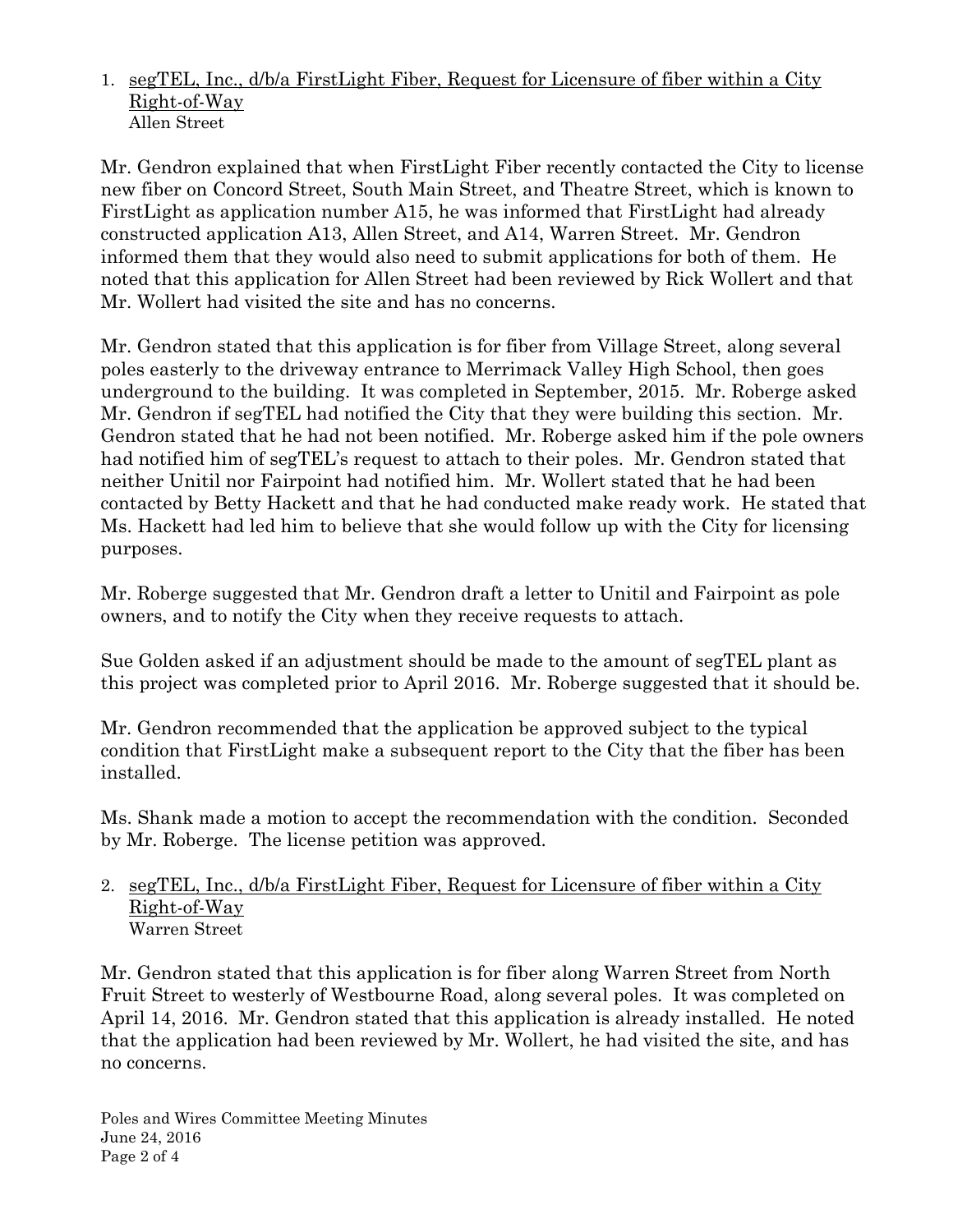Mr. Roberge asked if the date of completion was accurate. Mr. Gendron stated that that was what segTEL had told. A brief discussion ensued whether the date of completion should be confirmed in regards to taxation. Ms. Golden stated that she would inquire into whether it should be checked.

Mr. Gendron recommended that the application be approved subject to the typical condition that FirstLight make a subsequent report to the City that the fiber has been installed.

Ms. Shank made a motion to accept the recommendation. Seconded by Mr. Roberge. The license petition was approved.

3. segTEL, Inc., d/b/a FirstLight Fiber, Request for Licensure of fiber within a City Right-of-Way Concord Street, South Main Street, and Theatre Street

Mr. Gendron stated that the work proposed in this application has not been completed yet. He noted that the application had been reviewed by Mr. Wollert, he had visited the site, and has no concerns. He also indicated that he was completing his make ready work the following day on Saturday, June 25.

Mr. Roberge stated that he had met with Dave Marcoux of nextGen, the contractor for segTEL. Mr. Roberge briefly explained the Main Street Reconstruction project and the City's plans to construct underground infrastructure. He indicated that segTEL will be utilizing the underground infrastructure for this current application.

Mr. Gendron recommended that the application be approved subject to the typical condition that FirstLight make a subsequent report to the City that the fiber has been installed.

Ms. Shank made a motion to accept the recommendation with the condition. Seconded by Mr. Roberge. The license petition was approved.

#### 4. Unitil Energy Systems, Request for Licensure of one utility pole within a City Rightof-Way Thayer Pond Road

Mr. Gendron stated that the utility pole is already installed. He explained that this application is related to a subdivision that occurred in 2002. This past spring, site work started for a new house at 39 Thayer Pond Road. The Engineering Services Division has been coordinating with Unitil to supply power to the new house. At the northwest corner of 39 Thayer Pond Road, there is a private sub-standard pole that services 43 Thayer Pond Road. Unitil had asked the owner of 43 Thayer Pond if their pole could be utilized to string wires to the proposed house at 39 Thayer Pond. The owner said no. The City then instructed Unitil to place a standard pole just inside the ROW in front of the private square pole.

Poles and Wires Committee Meeting Minutes June 24, 2016 Page 3 of 4